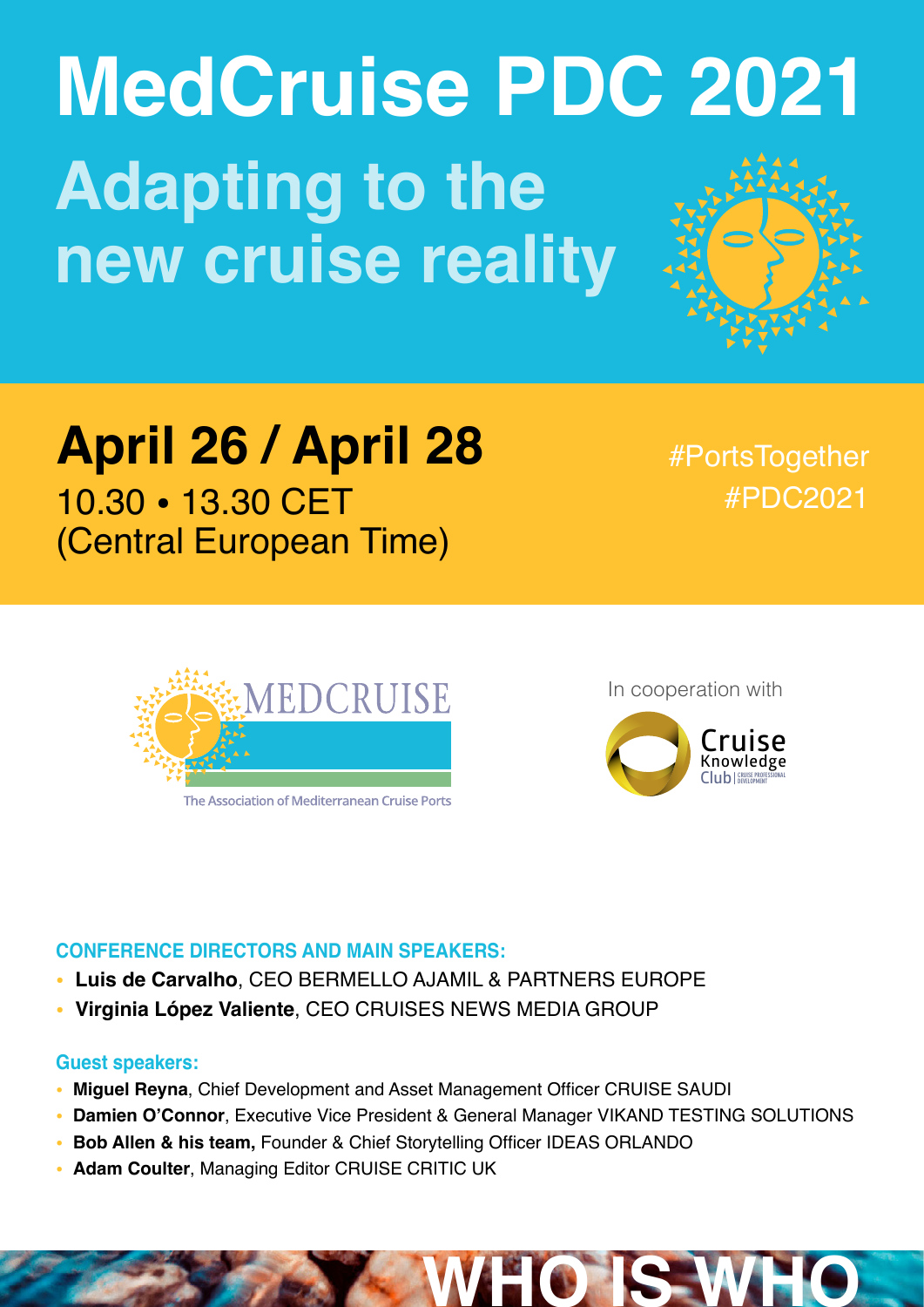## **MedCruise PDC 2021**

**Intelligence Forum for Cruise Resumption**



**April 26 / April 28** #PortsTogether #PDC2021





#### **Luis de Carvalho**

Luis de Carvalho is the CEO of Bermello Ajamil & Partners (B&A) Europe. He is one of the leading Port and Destination Development Planners in the World. He has an extensive career in the cruise and travel industry spanning over 35 years and including positions with Premier Cruise Line, Royal Caribbean Cruise Line, Hilton Hotels, Crystal Cruises, TUI AG, Tumlare Corporation, Kuoni DMC and Consult DC.

His expertise includes delivering cruise market and financial assessments, cruise destination development plans; port, marina and cruise facility master planning; cruise terminal design; itinerary planning support; development of cruise business and marketing strategies. His experience covering more than 450 ports and destinations around the world allows him to understand the logistics and requirements involved in the delivery of a successful cruise port and destination.

Notable projects include: India National Cruise Development Plan; Balearic Islands Strategic Cruise Development Plan; Dublin Port Cruise Facilities Master Plan; Cape Verde Destination Development; Canary Islands Strategic Cruise Tourism Plan; Hamburg Cruise Master Plan; Copenhagen Terminal 4 Master Plan; Cherbourg Cruise Development Plan; Tarragona Cruise Development Plan, Mauritius Cruise Terminal; La Rochelle Strategic Vision for Cruise, amongst others.

B&A Europe is currently involved on several projects in Northern Europe, Baltic Sea Region, Mediterranean, Middle East, South East Asia, Indian Ocean, and Atlantic regions.

Luis is also a regular speaker at international cruise and tourism events with more than 60 appearances in the last 12 years.



#### **Virginia López Valiente**

Virginia Lopez Valiente is the owner and CEO of Cruises News Media Group, a company dedicated to communication, marketing, consultancy and promotion of the Cruise industry. She is also the owner and organiser of the International Cruise Summit and the Cruise Excellence Awards. Virginia as communicator and expert of the cruise industry is called to moderate or participate in panels, events and education of cruise tourism. She is also the chief editor and director of the magazine CruisesNews and advisor for organizations with interest in the cruise industry.

Virginia has spent most of her 25 year's career leading departments of commercial, marketing and operations in international companies of various sectors such as transport, hospitality and consultancy.

Before founding Cruises News Media Group, she held various managerial posts in companies such as DHL, Panalpina Global Transport, Air Express International, Thomas International and IPS Consultants and was Director of Operations for Spain and Portugal at Hospitality Marketing Concepts, an American multinational of marketing and loyalty programs for luxury hotels and chains.

She has a degree in Business Administration, International Trade and Marketing and completed her executive program (PGD) in Marketing Management and Strategic Management.



#### **Damien O'Connor**

Damien O'Connor is a reputed expert in the cruise industry who has recently appointed EVP and GM of Vikand. Most recently served as SVP hotel operations, on-board revenue, newbuild and fleet modernization for Silversea Cruises, based in Monaco. Before Silversea, he held various management positions at Royal Caribbean International, Celebrity Cruises, Disney Cruise Line and Carnival Cruise Line.

**WHO IS WHO**